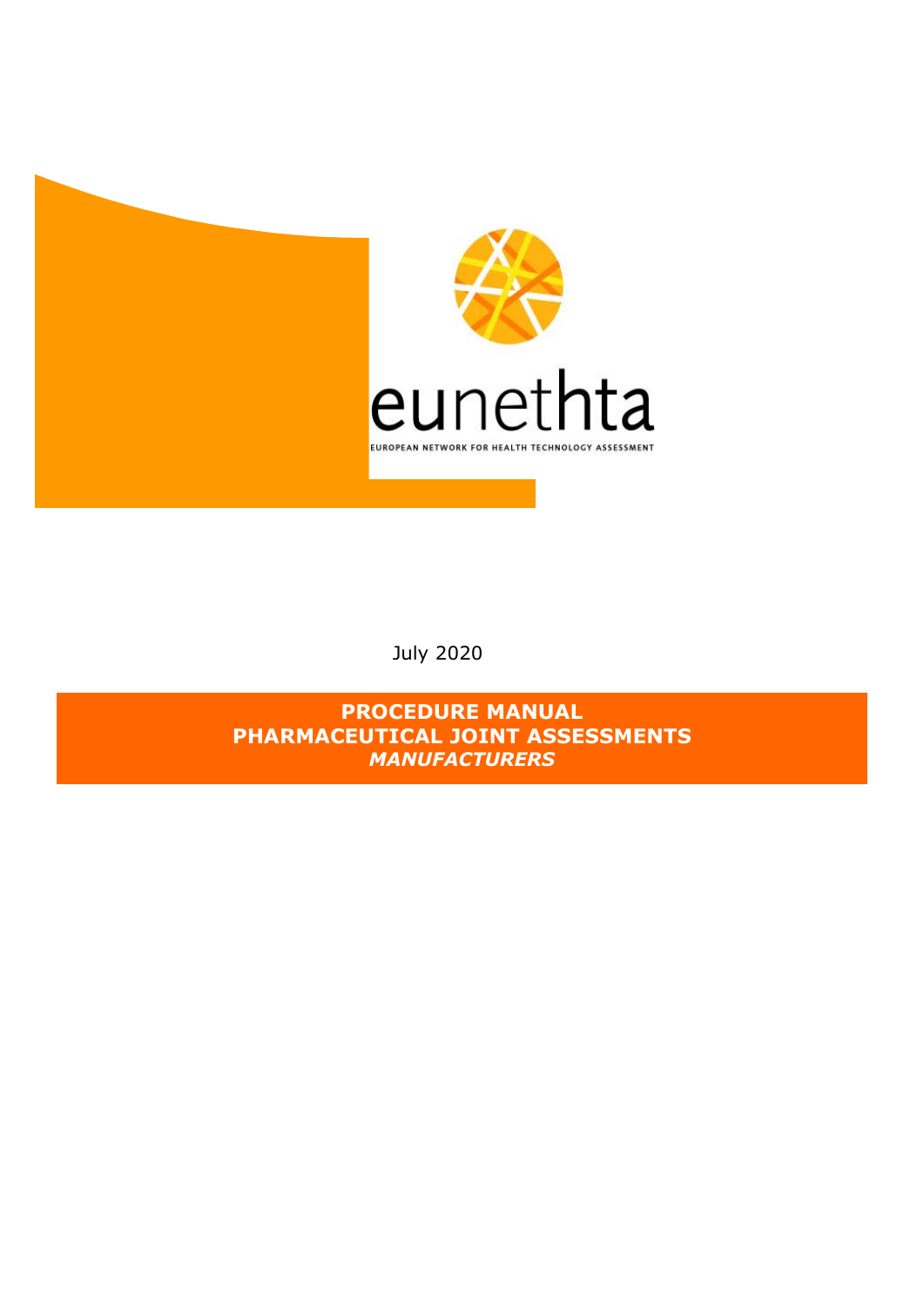# Table of contents

| 5 APPENDIX - TABLE OF TOOLS, TEMPLATES, AND PROCEDURES  14 |  |
|------------------------------------------------------------|--|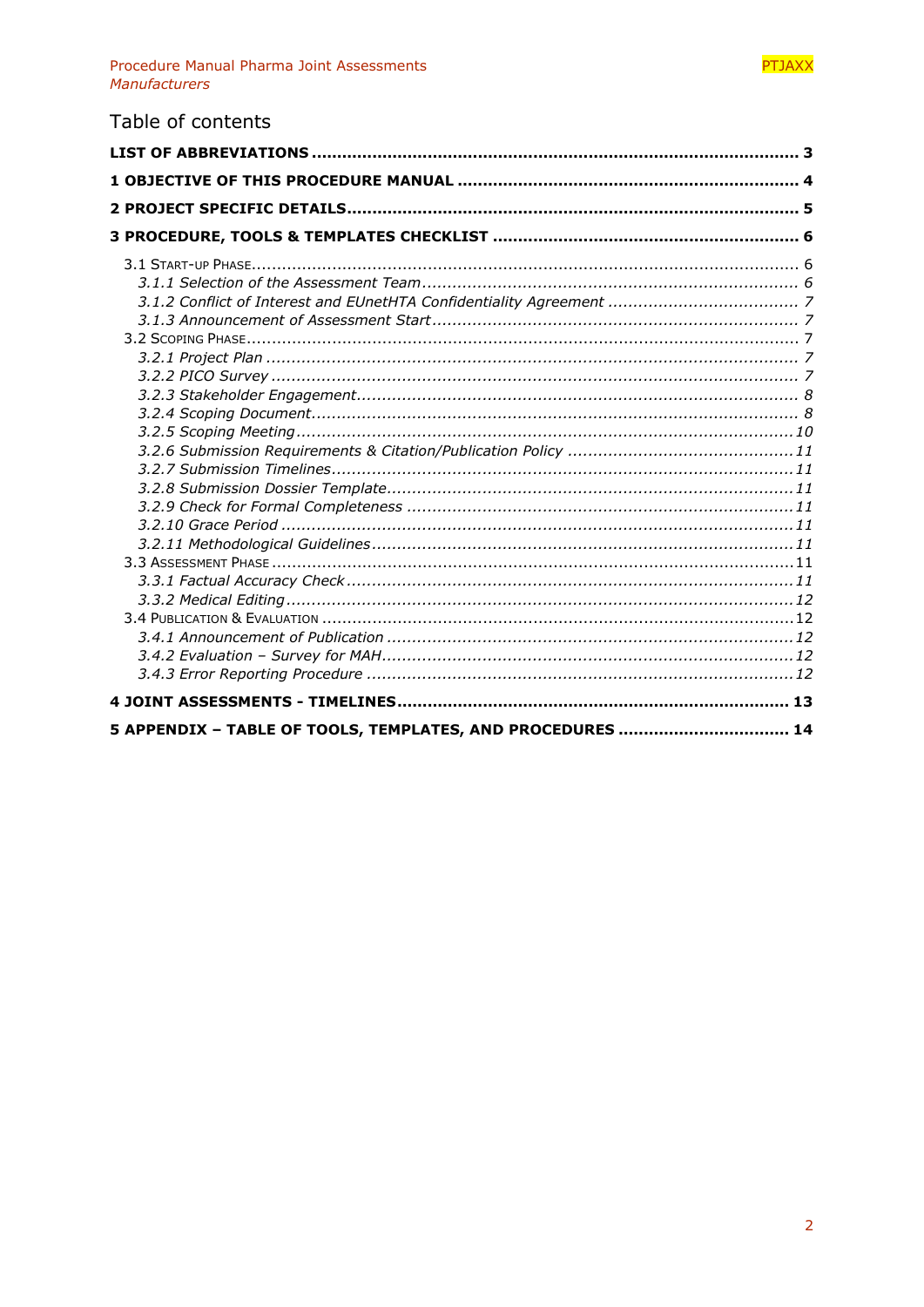

# <span id="page-2-0"></span>List of abbreviations

| <b>CET</b>      | Central European Time                                                                         |
|-----------------|-----------------------------------------------------------------------------------------------|
| <b>CHMP</b>     | Committee for Medicinal Products for Human Use                                                |
| COI             | Conflict of Interest                                                                          |
| COIC            | Conflict of Interest Committee                                                                |
| CA              | <b>Confidentiality Agreement</b>                                                              |
| DOI             | Declaration of Interest                                                                       |
| <b>DOICU</b>    | Declaration of Interest and Confidentiality Undertaking. Note:<br>now split in to COI and CA. |
| DR.             | Dedicated reviewer                                                                            |
| ЕC              | European Commission                                                                           |
| EoI             | <b>Extension of Indication</b>                                                                |
| F <sub>2F</sub> | Face-to-face                                                                                  |
| <b>HTA</b>      | Health Technology Assessment                                                                  |
| JA3             | <b>EUnetHTA Joint Action 3</b>                                                                |
| JA              | Joint Assessment                                                                              |
| LoI             | Letter of Intent                                                                              |
| LoMI            | List of Missing Items                                                                         |
| LoR             | List of Requirements (result of scoping F2F meeting)                                          |
| LoSQ            | List of Scoping Questions (preparation scoping F2F meeting)                                   |
| MAA             | Marketing Authorisation Application                                                           |
| $(p)$ MAH       | (prospective) Marketing authorisation holder                                                  |
| PC              | Patient & Consumer                                                                            |
| PICO            | Population/Intervention/Comparator/Outcomes                                                   |
| PM              | Project manager EUnetHTA WP4 CoLP                                                             |
| <b>PTJAXX</b>   | Project Identifier:<br>Pharmaceutical Joint Assessment XX                                     |
| <b>WP</b>       | Work Package                                                                                  |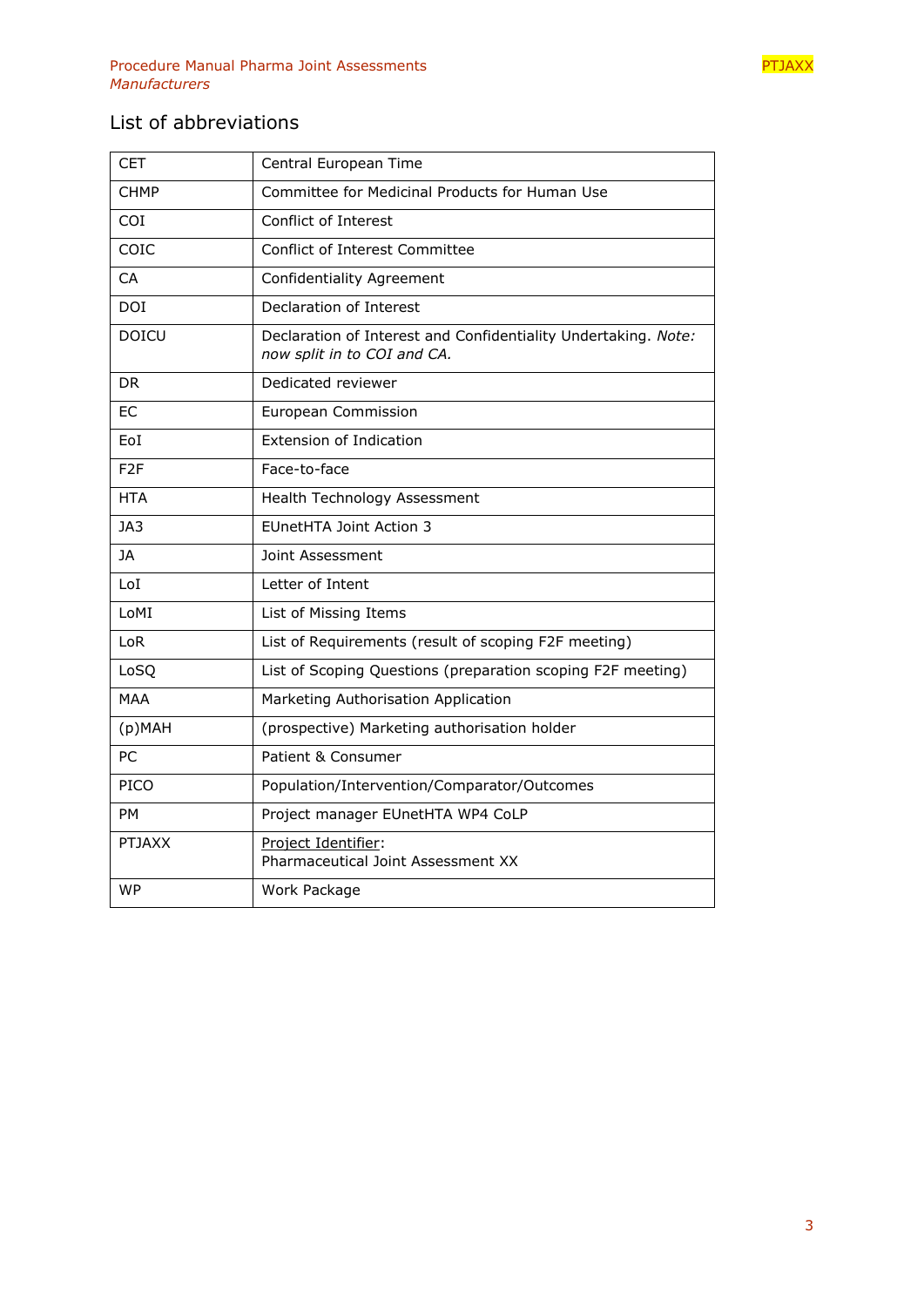# <span id="page-3-0"></span>1 Objective of this Procedure Manual

This procedure manual is targeted at (prospective) Marketing Authorisation Holders ((p)MAH) who have submitted a compound for a Pharmaceutical Joint Assessment (PTJA) within Joint Action 3. It was compiled by Zorginstituut Nederland (ZIN), the Co-Lead Partner in EUnetHTA JA3 WP4 responsible for coordinating the Pharmaceutical Joint Assessments.

This procedure manual is used as the basis for each Pharmaceutical Joint Assessment. In section 2, project specific details, such as the composition of the Assessment team and important milestones will be documented. Section 3 explains each step of the procedure. In [Table 2,](#page-13-1) the current procedures, tools and templates that are the basis for this assessment are listed. When a procedure, tool and/or template is under development/revision, this is indicated. Although not obligatory, the (p)MAH is advised to follow new/updated procedures, tools and/or templates.

# **Version History**

| <b>Version</b>   | <b>Date</b> | <b>Comment</b>                                                                                                                                                                                                                                                                                                                    |  |
|------------------|-------------|-----------------------------------------------------------------------------------------------------------------------------------------------------------------------------------------------------------------------------------------------------------------------------------------------------------------------------------|--|
| V <sub>0.0</sub> | July 2020   | Generic version of the procedure manual                                                                                                                                                                                                                                                                                           |  |
|                  |             | This version is subject to (procedural) changes, therefore<br>this version should not be used as the final version by<br>(p)MAHs interested in submitting a compound for a Joint<br>Assessment. Only after submitting a Letter of Intent, the<br>(p)MAH will receive the procedure manual valid for the<br>respective assessment. |  |
| V1.0             | Date        | Procedure manual updated with project specifics                                                                                                                                                                                                                                                                                   |  |
|                  |             | [e.g. adopted change procedure in]                                                                                                                                                                                                                                                                                                |  |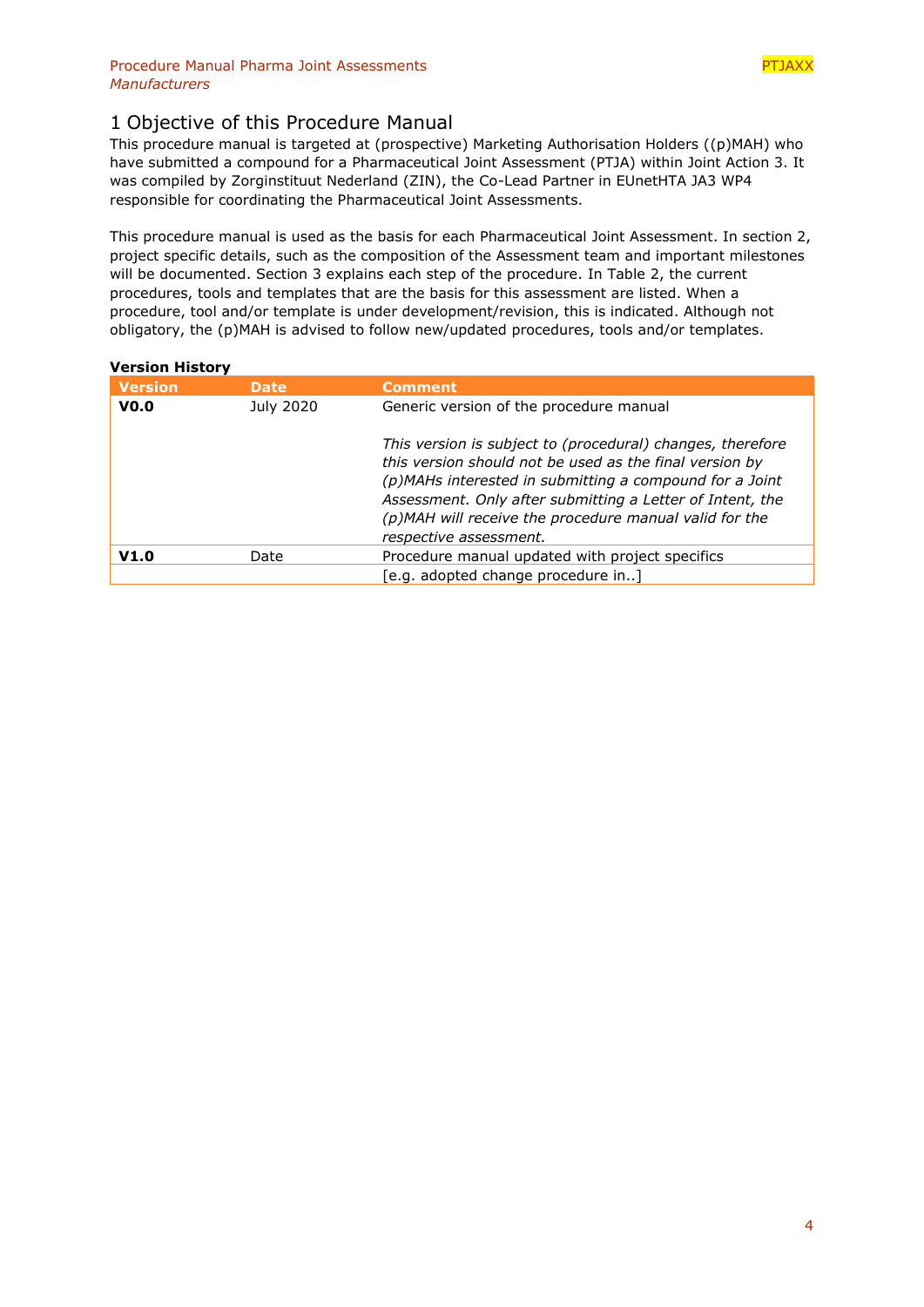Procedure Manual Pharma Joint Assessments **PTJAXX PTJAXX** *Manufacturers* 



# <span id="page-4-0"></span>2 Project Specific details

**Project Identifier** PTJA[<mark>XX]</mark><br>Short Title PHOT Research

**Prospective MAH** Company Name [Company Name]

Primary contact person [Name]

**[Compound**] for the treatment of [indication]

e-mail: telephone:

If applicable: Secondary contact person [Name]

e-mail: telephone:

**Project Management**

Primary contact person [Name]

e-mail: telephone:

Secondary contact person [Name]

e-mail: telephone:

General WP4 CoLP Pharmaceuticals e-mail: [WP4\\_Pharmaceuticals@zinl.nl](mailto:WP4_Pharmaceuticals@zinl.nl)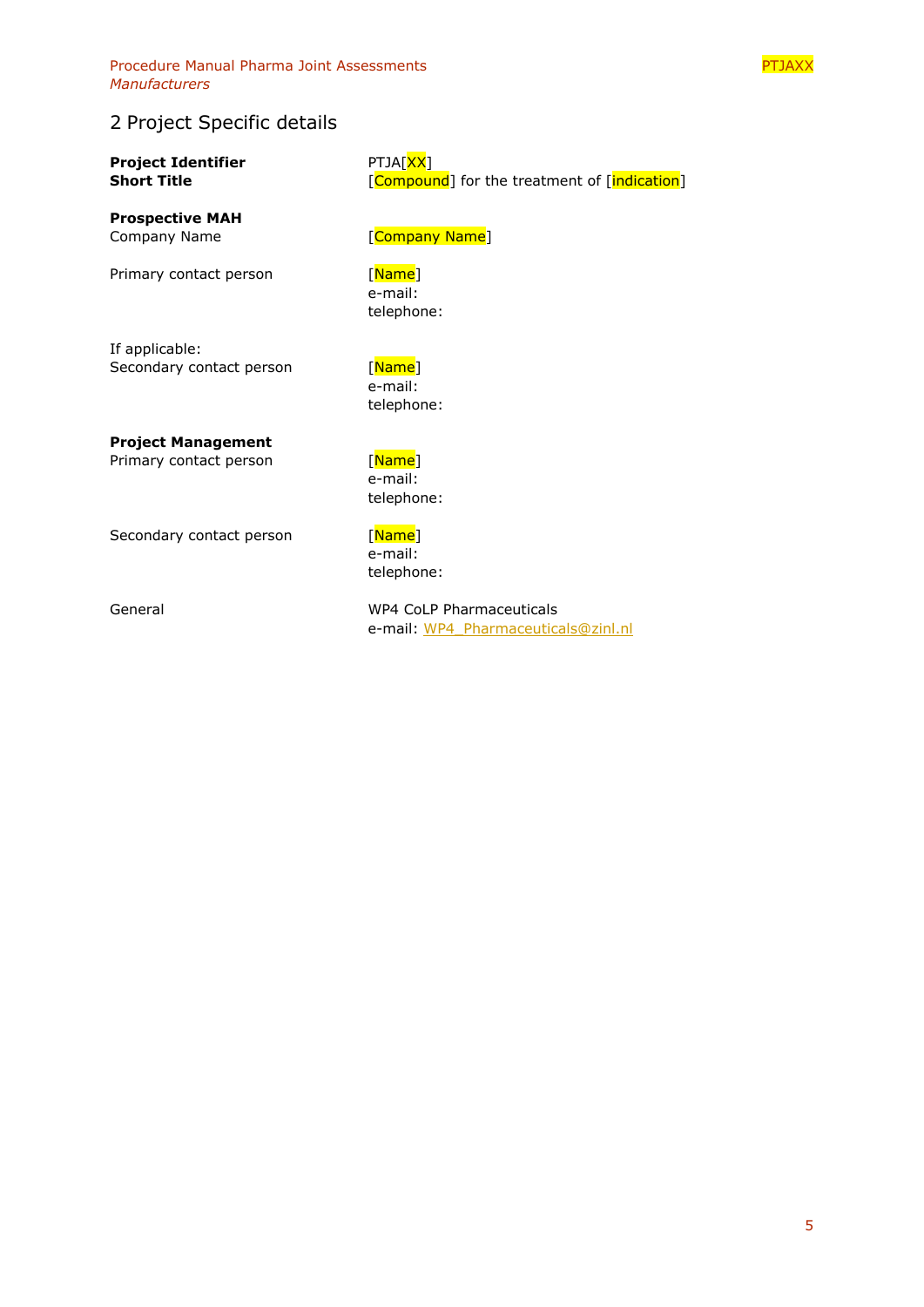<span id="page-5-0"></span>This section lists the procedures, tools & templates that have to be followed during **PTJAXX**. An overview of the timelines can be found in Section [4.](#page-12-0)

Please note that throughout this manual any referral to Project Manager (PM) is to the EUnetHTA Project Management team. The PM centrally coordinate the Joint Assessment project and is the contact person for the (p)MAH and the Assessment Team. All questions and communication related to the EUnetHTA Joint Assessment should be send to/will be shared by the PM. For questions related to national uptake of the EUnetHTA report, the (p)MAH should follow normal national procedures.

[To be added: project specifc info, e.g. on regulatory procedure if relevant]

# <span id="page-5-1"></span>**3.1 Start-up Phase**

The Joint Assessment process starts as soon as the Letter of Intent (LoI) is received, around day 0 of EMA submission. The version that is valid for this assessment can be found in [Table 2.](#page-13-1) To establish an Assessment Team, the PM sends out a redacted LoI to all EUnetHTA WP4 pharma partners in a call for collaboration. The following LoI elements will be redacted for the call for collaboration:

- Market authorisation status (section 5) except for the expected date of CHMP opinion, which is needed for planning purposes
- Contact details (section 15 and 16)

In addition, the PM will share this procedure manual to inform the (p)MAH about the procedures, tools & templates that are valid for the current assessment. All relevant documents will also be shared with the (p)MAH via e-mail. For further information about the template and the submission, please see [Table 2.](#page-13-1)

There is no need to submit a hard copy of the LoI. The LoI can be send to [WP4\\_Pharmaceuticals@zinl.nl](mailto:WP4_Pharmaceuticals@zinl.nl) and should be addressed to 'WP4 CoLP Pharmaceuticals'.

The (p)MAH can decide who signs the LoI. Please note that it is important that the person who signs the LoI can take responsibility, as the LoI marks the official kick-off of our Joint Assessment process.

# <span id="page-5-2"></span>*3.1.1 Selection of the Assessment Team*

EUnetHTA follows a set of selection criteria when establishing the Assessment Team. Please visit [our website](https://eunethta.eu/services/submission-guidelines/pharmaceutical-submission/#ptfaq10) for more details on the selection criteria. EUnetHTA cannot give details about the which organisations expressed interest in being part of the Assessment Team. EUnetHTA will only establish the Assessment Team ~6 months prior to CHMP opinion. Once the team is selected, each individual assessor and reviewer has to pass a Conflict of Interest examination (please see section [3.1.2\)](#page-6-0). This can take up to 4 weeks. Therefore, EUnetHTA can only share the organisations that are part of the Assesssment team  $\sim$  4 months prior to CHMP opinion.

EUnetHTA will assign members to the following Assessment Team roles:

- -1 Author organisation:
	- o Leading role in both the scoping and assessment.
	- o Responsible for the content-related process.
	- o Ultimate responsibility for quality assurance.
- -1-2 Co-author organisations:
	- o Support the author in all project phases.
	- o Depending on the collaboration mode, responsible for preparing sections independently.
- -2-4 Dedicated Reviewer organisations:
	- $\circ$  Responsible for quality assurance by thorough review of the project plan and draft assessment.
- $\circ$  Review of methods, results and conclusions based on the original studies included. -OPTIONAL: Observer:
	- $\circ$  This role is specifically designed for partners new to EUnetHTA or who want to learn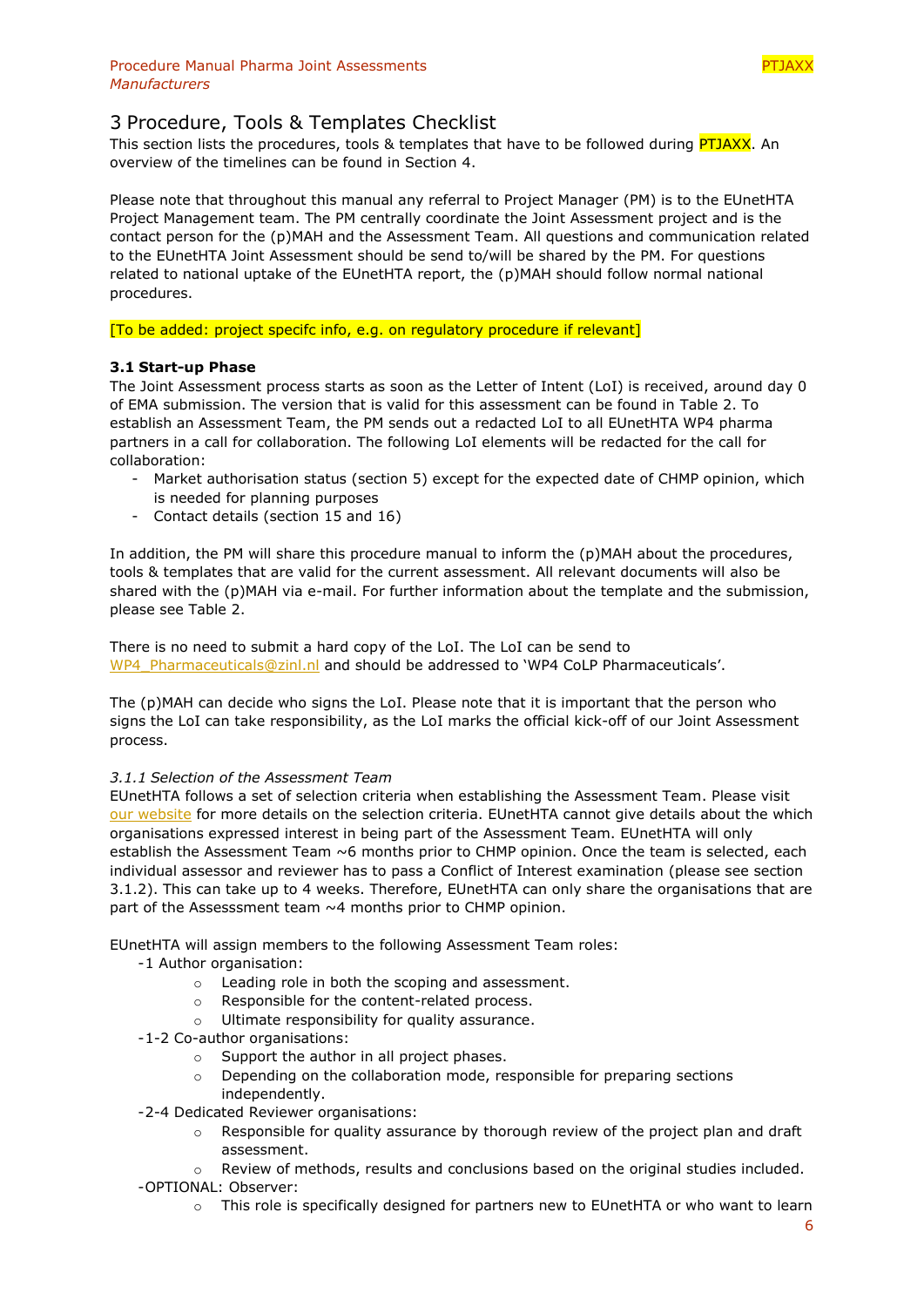

more about the Joint Assessment production process. Observers will not have an active role, but will have access to all the data.

In addition, the team assigns an information specialists and statistical specialist for the Joint Assessment.

## Authoring Team and Assessment Team

Within EUnetHTA two terms are commonly used to indicate (a part of) the team, namely the 'Authoring Team', consisting of the author and co-author and the 'Assessment Team', including the Authoring Team, Dedicated Reviewers and (if applicable) observers.

## <span id="page-6-0"></span>*3.1.2 Conflict of Interest and EUnetHTA Confidentiality Agreement*

All participating individuals from the Assessment Team, the PM, Medical Editor (ME), individual patients and healthcare professionals will have to sign our Declaration of Interest (DOI) and Confidentiality Agreement (ECA) forms (previously called DOICU form). Please find [here](https://eunethta.eu/doi/) further details on EUnetHTA's Conflict of Interest (COI) and ECA procedures.

Due to EUnetHTA's strict COI policy, EUnetHTA cannot accept individual patients or healthcare professionals that are recommended by the (p)MAH.

## <span id="page-6-1"></span>*3.1.3 Announcement of Assessment Start*

Once the Assessment Team is established and their COI is assessed, the (p)MAH will be informed about the participating organisations. Within one week after this communication, the start of the Joint Assessment will be announced on the EUnetHTA website (REA table) and on EUnetHTA social media.

- [REA table:](https://eunethta.eu/rapid-reas/) "[compound] indicated for the treatment of [population]"
- Social Media: "EUnetHTA is pleased to announce the start of the next Pharmaceutical Joint Assessment. PTJAXX addresses '[compound] for the treatment of [population]', submitted by @(p)MAH. We are delighted that @AUTHOR and @CO-AUTHOR are authoring this assessment. We will be issuing an Open Call for Patient Input in due course."

The PM will reach out to the (p)MAH to confirm the title to be used in the REA table and the text used in the social media message. In addition, the (p)MAH and the Authoring Team will be given the option to opt out of being tagged in the social media messages.

# <span id="page-6-2"></span>**3.2 Scoping Phase**

# <span id="page-6-3"></span>*3.2.1 Project Plan*

In the scoping phase, the Authoring Team develops the Project Plan, which includes the PICO (section [3.2.2\)](#page-6-4) and general methods to be applied in the assessment. The first draft of the Project Plan will be reviewed by the Dedicated Reviewers. The second draft of the Project Plan incorporates the Dedicated Reviewers' feedback and is shared with the (p)MAH as preparation for the scoping F2F meeting (section [3.2.5\)](#page-9-0). Please note that the Project Plan is not shared for review by the (p)MAH. The Project Plan can be further updated by the Authoring Team based on the discussions during the scoping F2F meeting, patient input (section [3.2.3\)](#page-7-0) and the final CHMP opinion. The final Project Plan is published on the EUnetHTA website once CHMP opinion is adopted.

## <span id="page-6-4"></span>*3.2.2 PICO Survey*

EUnetHTA aims to adopt (a) PICO question(s) applicable for most European countries and therefore develops product specific PICO surveys. The Authoring Team uses the PICO provided by the (p)MAH in the LoI as a basis to develop the PICO survey. The PICO used in the survey can thus be different from what the (p)MAH has suggested in their LoI. All WP4 partners are invited to indicate the relevance of the PICO(s) proposed by the Authoring Team via this survey.

The Authoring Team is responsible for the decision on the final PICO(s), but the aim is to include the scope of most of the partners. This could mean that the Authoring Team decides to e.g. include an off-label comparator in the PICO, if this is of relevance to the majority of respondents. Please note that EUnetHTA will not share the individual responses to the PICO survey with the (p)MAH or any other external stakeholder.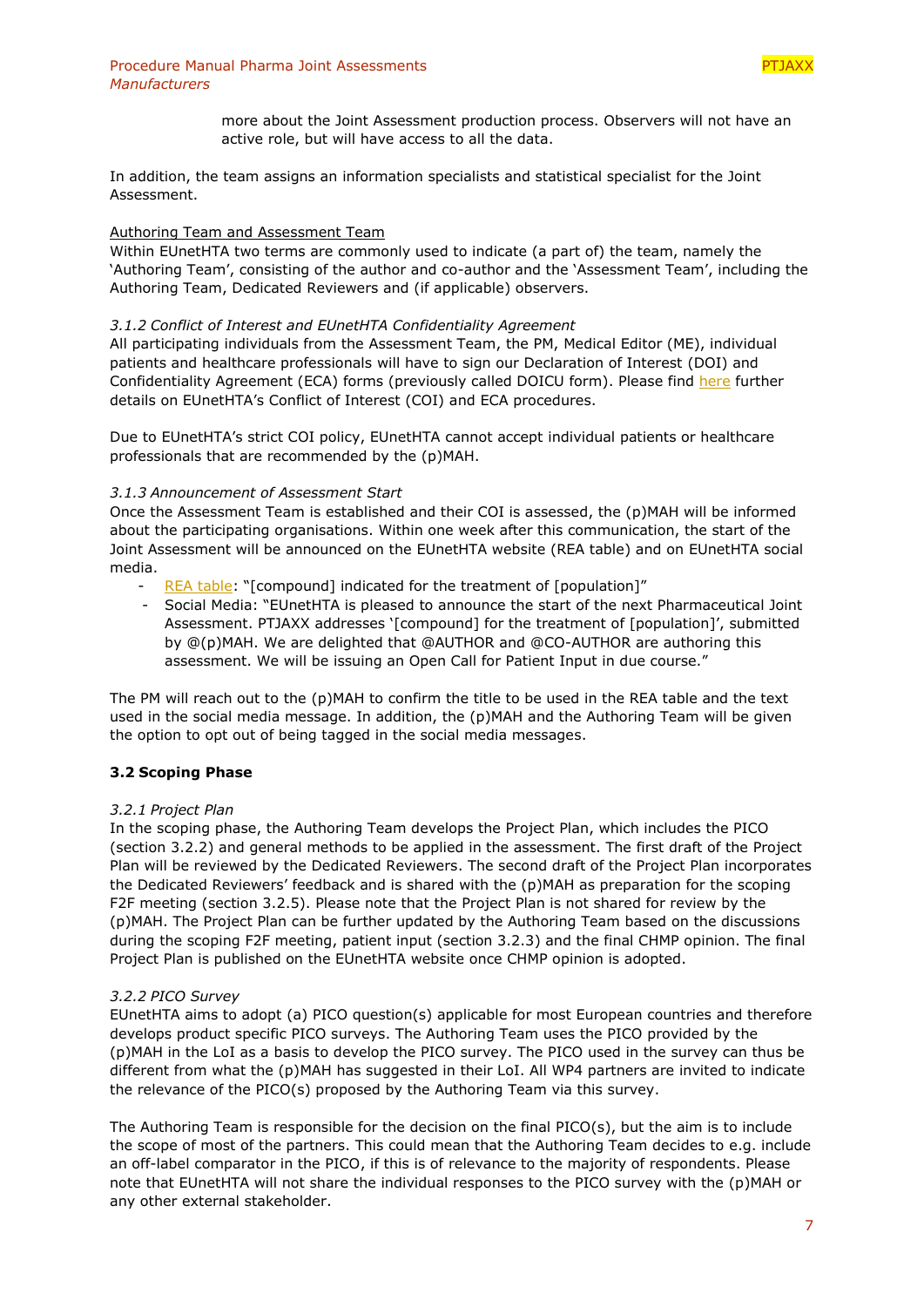

#### <span id="page-7-0"></span>*3.2.3 Stakeholder Engagement*

EUnetHTA established a Task Group to develop recommendations for stakeholder engagement, focused on patient organisations and healthcare providers.

#### Open Call for Patient Input

The PM organises an open call for patient input as part of the standard patient engagement procedure. EUnetHTA uses a dedicated form to collect patient input for the assessments. This form is a [modified version](https://eunethta.eu/stakeholders/patients/) of the "Patient Group Submission Template for HTA of Health Interventions", which was developed by HTAi. Only patient organisations are expected to complete the survey and they are required to disclose information regarding their funding. Although the survey and other information is currently only available in English, submission in the national language of the Authoring Team is also allowed.

The open call for patient input is considered during the scoping phase of the assessment. The open call for patient input is generally online for 1-2 months and includes general questions on the disease and expectations of "a new therapy". Once the call is online, the PM will announce the call using several strategies:

- Email to relevant patient organisations identified and recommended by the EMA.
- Social media message to announce the open call.
- Share the open call for patient input with the HTA Network Stakeholder Pool.
- Ask the Assessment Team to disseminate the call in their national network.
- Reach out to the (p)MAH with the link of the open call and the request to share the link within their network. An introductory text will be included which can be used to distribute the open call.

It remains the responsibility of the Authoring Team to decide on how to include the results from the open call for patient input. If deemed relevant by the Authoring Team, the open call for patient input can be complemented with different patient engagement methods (e.g. interview). For further information, please see [EUnetHTA's recommendations for patient engagement in REAs](https://eunethta.eu/wp-content/uploads/2019/06/Final_290519_Patient-Input-in-REAs.pdf).

EUnetHTA cannot share any patient responses with the (p)MAH nor any early information on how the patient input will be used in the Joint Assessment report. However, the methods will be explained in the project plan and documented in the Assessment Report.

#### Healthcare Professionals

EUnetHTA aims to involve two healthcare professionals in both the scoping and the assessment phase. Similar as for patient organisations, the PM will reach out to EMA to request contact details of the healthcare professionals and/or medical societies they have worked with for the respective pharmaceutical compound. The level of involvement of a healthcare professional largely depends on the level of Conflict of Interest (COI) he/she has. For accepted healthcare professionals, a Question and Answer (Q&A) approach will form the basis for the engagement. This means that the Assessment Team could ask scoping questions in order to help define the PICO and/or critical outcomes. In addition, the Assessment Team can also ask the healthcare professionals questions in the assessment phase e.g. regarding patient characteristics, common practise and interpretation of efficacy and safety results. Interaction between the Assessment Team and the healthcare professional will take place via the PM.

The involved healthcare professional(s) will be named on individual or institutional basis in the project plan and the assessment report. In case the healthcare professional is involved in reviewing the Project Plan, the comments provided together with the response of the Authoring Team will be made publicaly available once the Project Plan is published. EUnetHTA will not inform the (p)MAH about the selected healthcare professional prior to publication of these documents.

EUnetHTA has developed recommendations and methods for the engagement of healthcare professionals in REAs in their Patient, Consumer and Health Care Professional Task Group which can be found [here.](https://eunethta.eu/stakeholders/health-care-providers/)

#### <span id="page-7-1"></span>*3.2.4 Scoping Document*

The Template version of the Scoping Document that is valid for this assessment can be found in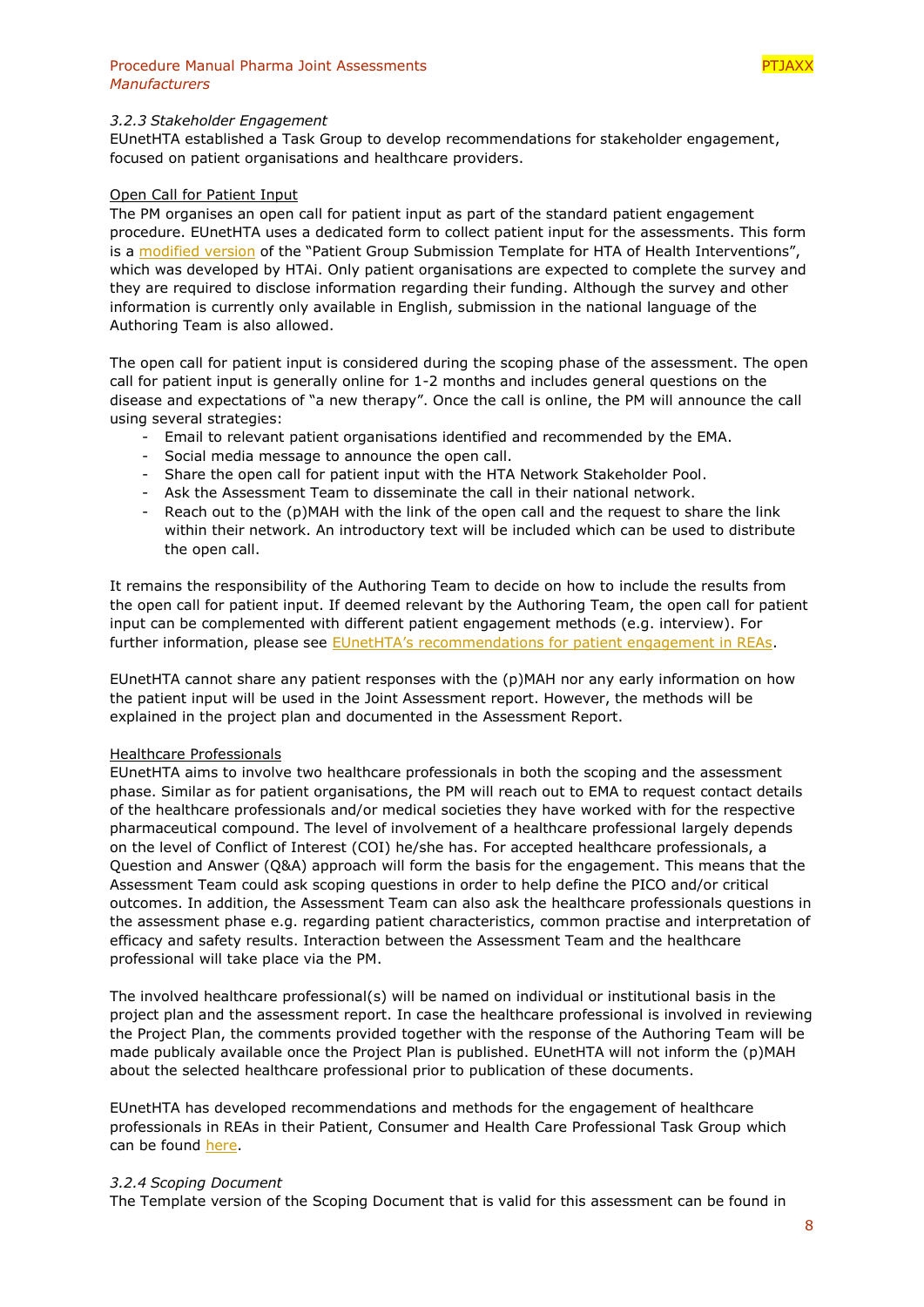## Procedure Manual Pharma Joint Assessments **PTJAXX** and PTJAXX *Manufacturers*

[Table 2.](#page-13-1) The Scoping Document should be used to explain the (p)MAH's perspective on the PICO (& justification of this), the methods/analysis used and the reasons for their use. When indirect comparisons are part of the (p)MAH's analysis, the procedure and considerations of such analyses need to be explained in the Scoping Document. The main goal of the Scoping Document is to better inform the Authoring Team for the scoping F2F meeting and thus should not be a draft Submission Dossier. Please note that the Scoping Document should not address any results from clinical trial(s) nor will the Authoring Team provide any assessment of appropriateness of the suggested methods.

Please limit the Scoping Document to a maximum of 10 pages. We advise the (p)MAH to add the LoI as an appendix to the Scoping Document, which allows referencing to some of the information already discussed in the LoI.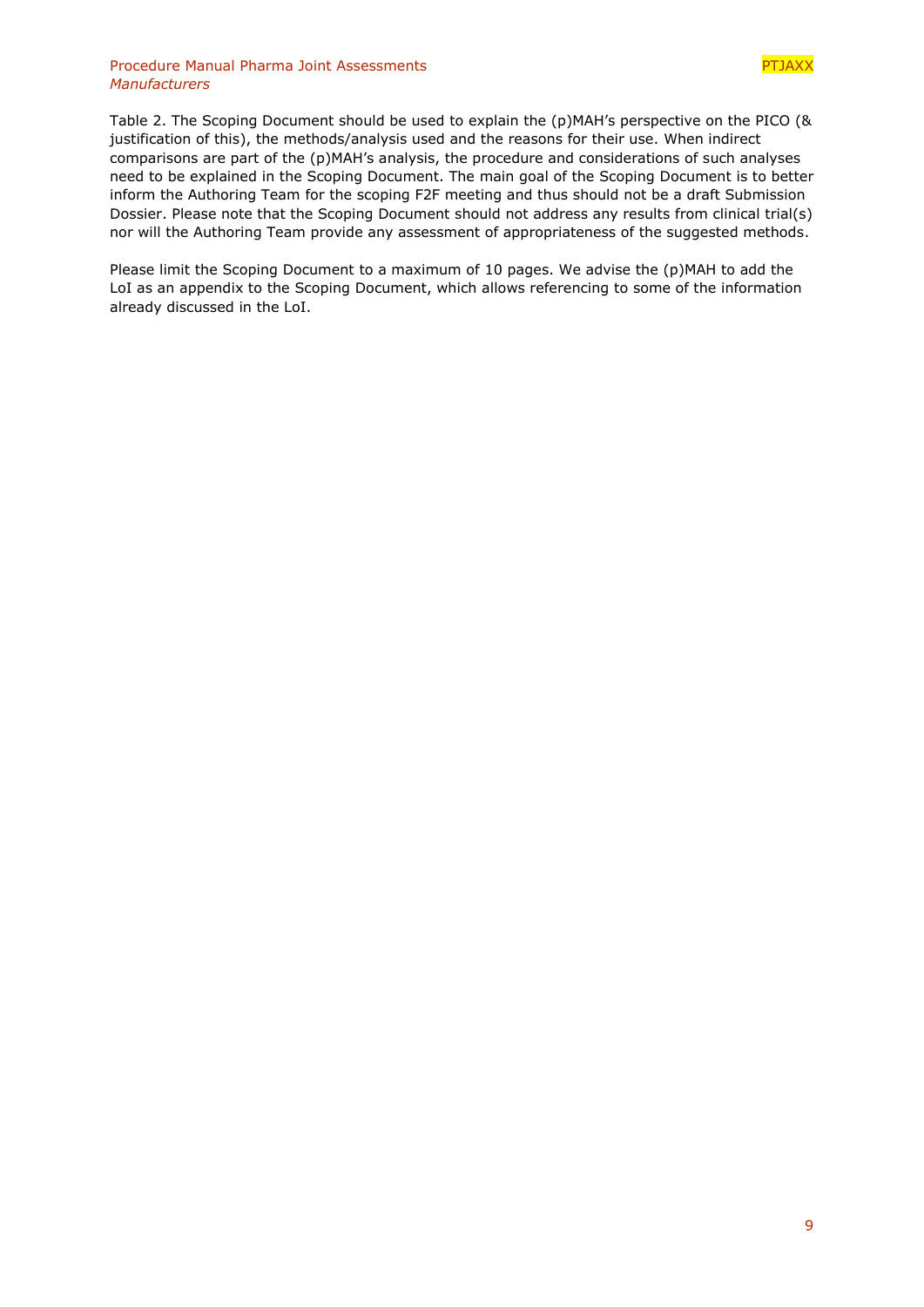

## <span id="page-9-0"></span>*3.2.5 Scoping Meeting*

The Scoping face-to-face (F2F) meeting is the only possibility for a direct interaction between the (p)MAH and the Authoring Team. Before and after this meeting, communication will take place via the PM and only if this is requested by the Authoring Team.

| When                                                                                                 | Ideally, the scoping F2F meeting is held:<br>$\sim$ 3 months prior to CHMP opinion for an initial or type II MAA <sup>1</sup><br>$\sim$ 2 months prior to CHMP opinion for an accelerated MAA <sup>2</sup><br>The PM of the assessment will reach out to schedule the date.                                                                                                                                                                                                                                                                              |
|------------------------------------------------------------------------------------------------------|----------------------------------------------------------------------------------------------------------------------------------------------------------------------------------------------------------------------------------------------------------------------------------------------------------------------------------------------------------------------------------------------------------------------------------------------------------------------------------------------------------------------------------------------------------|
| <b>Duration</b>                                                                                      | $\sim$ 3 hours                                                                                                                                                                                                                                                                                                                                                                                                                                                                                                                                           |
| Location                                                                                             | Office of Zorginstituut Nederland in Diemen, the Netherlands.                                                                                                                                                                                                                                                                                                                                                                                                                                                                                            |
| <b>Attendees</b>                                                                                     | Author, Co-Author, (p)MAH and Project Manager.                                                                                                                                                                                                                                                                                                                                                                                                                                                                                                           |
|                                                                                                      | The (p)MAH can bring a maximum of eight participants in person to the<br>scoping F2F meeting. The (p)MAH is advised to bring a representative<br>from regulatory affairs and the representatives of the national affiliates of<br>the countries from the author and co-author. If the (p)MAH wishes to<br>bring a patient and/or healthcare professional to the scoping F2F<br>meeting, this person would be considered as an industry representative<br>and thus their input will not be considered as patient or healthcare<br>professional input.     |
|                                                                                                      | A TC-option can be arranged if required. No more than five attendees<br>from (p)MAH can dial in. Participants on the phone can also participate in<br>the discussion.                                                                                                                                                                                                                                                                                                                                                                                    |
| Agenda                                                                                               | 12:30-15:30 scoping meeting<br>12:30-12:40: Introduction round<br>12:40-12:50: Welcome and introduction from ZIN<br>$\overline{\phantom{a}}$<br>12:50-13:10: Introduction Authoring Team - anticipated national<br>use of Joint Assessment & PICO Joint Assessment<br>13:10-13:30: Lunch provided by ZIN (optional)<br>13:30-13:50: Presentation by (p)MAH<br>13:50-15:15: Discussion on PICO and data/information requests<br>$\overline{\phantom{a}}$<br>15:15-15:30: Closing<br>$\overline{\phantom{a}}$                                              |
| <b>Objective</b>                                                                                     | Open dialogue around the PICO and data analyses. The Authoring Team<br>can use the information provided in the scoping F2F meeting to update<br>the draft Project Plan, however, the Authoring Team will decide on the<br>final PICO for the assessment. The final PICO will also be based on the<br>CHMP opinion and will therefore be included in the final Project Plan.<br>Please note that the objective is not to reach final decisions during the<br>meeting itself.                                                                              |
| <b>Preparation - List</b><br>of Scoping<br><b>Questions (LoSQ)</b><br>and draft Project<br>Plan (PP) | The PM will share the draft Project Plan, including the PICO, and the List<br>of Scoping Questions (LoSQ) with the (p)MAH approximately one week in<br>advance of the scoping F2F meeting. The (p)MAH is advised to<br>incorporate responses to the LoSQ within their presentation where<br>possible. The next agenda item allows (further) discussion on the LoSQ.                                                                                                                                                                                      |
| <b>Outcome - List of</b><br><b>Requirements</b><br>(LoR)                                             | No official minutes will be taken, nor will the meeting be recorded. The<br>Authoring Team prepares a List of Requirements (LoR) that the (p) MAH<br>should consider when preparing the Submission Dossier, either to update<br>the Submission Dossier accordingly, or explain why certain elements are<br>not/cannot be provided. The LoR will be shared approximately one to two<br>weeks after the scoping F2F meeting. Should relevant updates be made<br>to the PP after the scoping F2F meeting, the revised PP will be shared<br>with the (p)MAH. |

<sup>&</sup>lt;sup>1</sup> Initial marketing authorization applications (MAA) being assessed under standard timelines or type II variations (addition of a new therapeutic indication)

-

<sup>&</sup>lt;sup>2</sup> Initial MAAs being assessed under accelerated timelines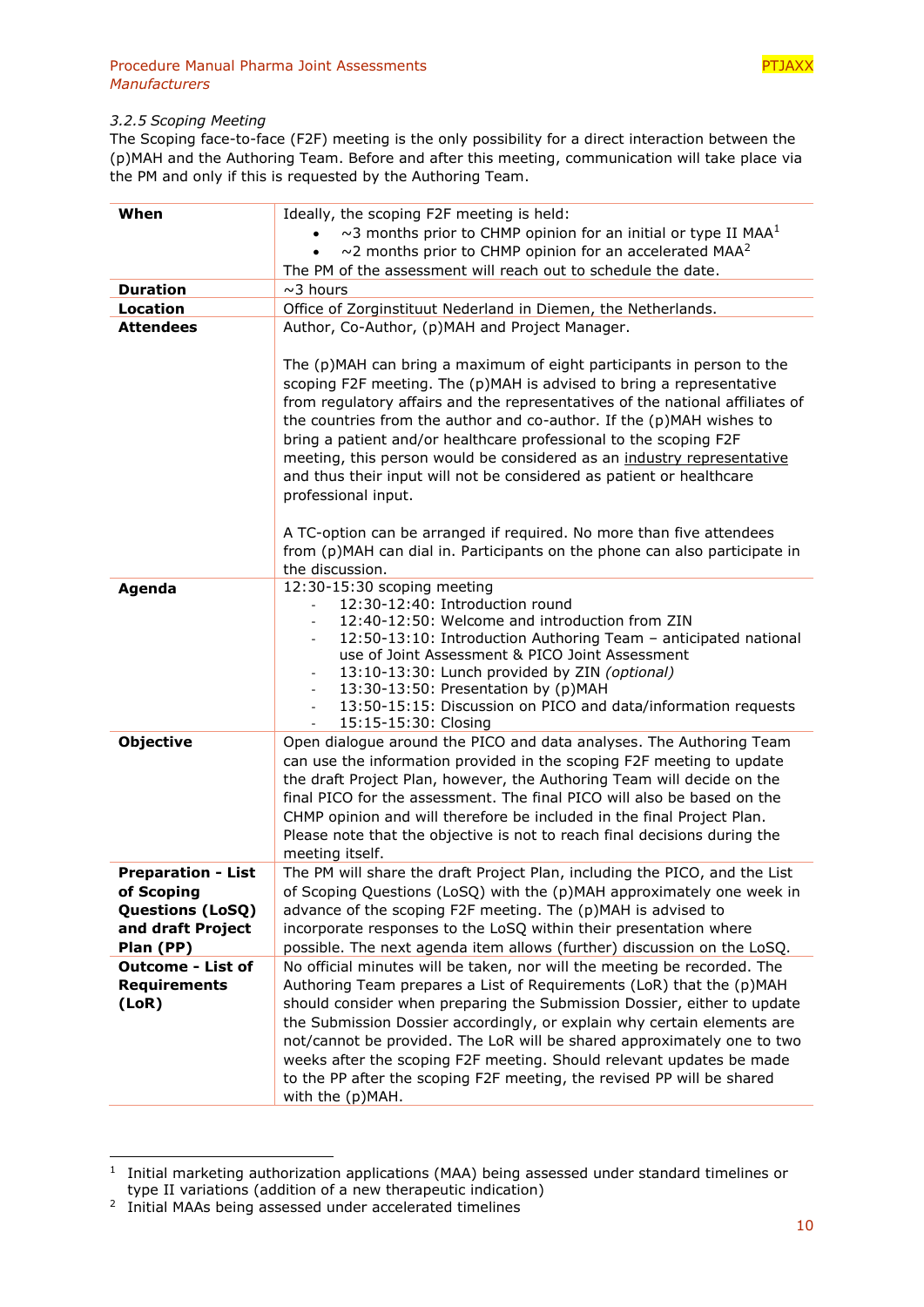## <span id="page-10-0"></span>*3.2.6 Submission Requirements & Citation/Publication Policy*

EUnetHTA published their submission requirements. This document outlines EUnetHTA's publication and citation policy and clarifies General Data Protection Regulation (GDPR) compliance. The submission requirements document also includes an overview of the publication policy per EUnetHTA product. Please see [Table 2](#page-13-1) for the version valid for this assessment.

#### <span id="page-10-1"></span>*3.2.7 Submission Timelines*

For initial marketing authorisation applications (MAA) EUnetHTA requests the Submission Dossier one month in advance of expected CHMP opinion. For accelerated procedures, Type II variations (Extension of Indication) or when the process overlaps with summer/Christmas break, EUnetHTA requests the Submission Dossier at least six weeks prior to CHMP opinion in order to meet the (shorter) regulatory timelines of the EMA.

#### <span id="page-10-2"></span>*3.2.8 Submission Dossier Template*

The Submission Dossier Template version that is valid for this assessment can be found in [Table 2.](#page-13-1)

The (p)MAH is obligated to follow the template, including the order of the sections and subsections. The (p)MAH is invited to add an executive summary. In addition, tables can be added or, in existing tables, the (p)MAH can change the layout to improve data presentation. However, all requested content needs to be completed. Incompleteness of the Submission Dossier can be mentioned (and discussed) by the Authoring Team in the assessment report. Please note that an incomplete Submission Dossier might negatively influence national uptake of the EUnetHTA report. Once the Submission Dossier is submitted, the (p)MAH is not allowed to provide any additional or supporting information, unless requested by the Authoring Team.

#### <span id="page-10-3"></span>*3.2.9 Check for Formal Completeness*

Once the Submission Dossier and attachments are received, the Authoring Team has 10 calendar days to check the completeness of the dossier. A list of missing items (LoMI) will be shared with the (p)MAH by the end of this check. The (p)MAH then has 5 calendar days to provide the missing items/response to the requests via an amended Submission Dossier.

The objective of the formal check of completeness is to limit the interaction (via PM) between the (p)MAH and the Authoring Team during the actual assessment. However, if deemed necessary, the Authoring Team may request further clarification during the assessment. Depending on the type of request, a deadline (with a maximum of 5 calendar days) to provide the requested information will be communicated.

## <span id="page-10-4"></span>*3.2.10 Grace Period*

Although EUnetHTA does not have clock-stops, a Grace Period to amend the Submission Dossier is allowed if CHMP opinion differs from what was anticipated and only to those sections impacted by the CHMP opinion. The need and duration of a Grace Period has to be approved between the Authoring Team, PM and (p)MAH and can take a maximum of 10 calendar days (starting once CHMP opinion is available).

During the Grace Period the Authoring Team will update the Project Plan, which will be publicated approximately 1 week after CHMP opinion.

#### <span id="page-10-5"></span>*3.2.11 Methodological Guidelines*

Please see an overview of all Methodological Guidelines that are applicable for the Joint Assessment in [Table 2.](#page-13-1)

## <span id="page-10-6"></span>**3.3 Assessment Phase**

For the assessment report, the ultimate responsibility lies with the Author. In case of major disagreements within the Assessment Team, the PM will mediate the discussion.

## <span id="page-10-7"></span>*3.3.1 Factual Accuracy Check*

Each Authoring Team decides whether they want to include a factual accuracy check in their assessment. Such checks in the process have been established as good practice.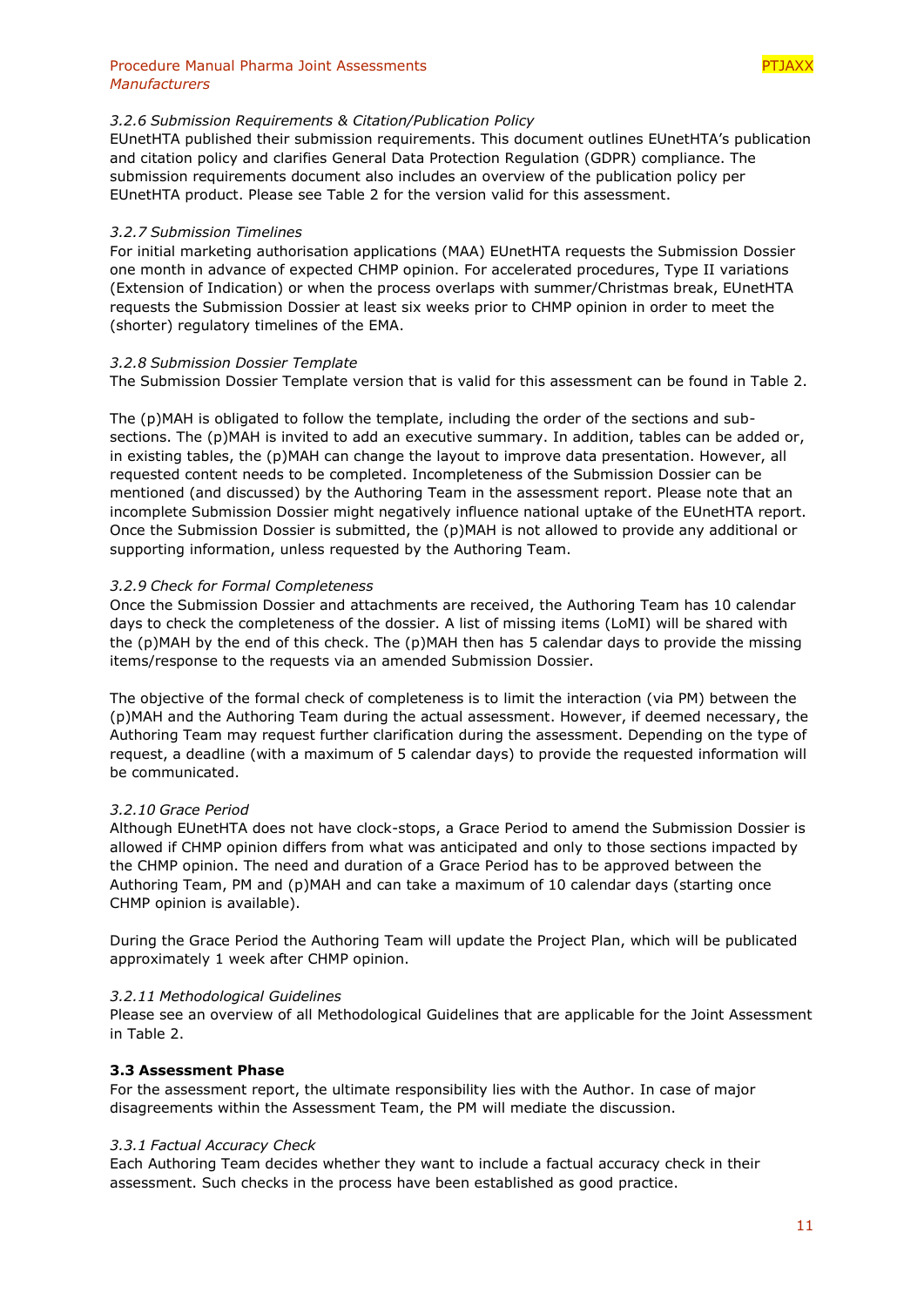## Procedure Manual Pharma Joint Assessments **PTJAX**X *Manufacturers*

The factual accuracy check takes place in parallel with the medical editing (see section below) of the draft assessment report and takes 5 calendar days. Comments submitted after the deadline or in a different format will not be considered. The (p)MAH can only comment on fact-related typos/mistakes (e.g. numbers). Please follow the guidance/checklist as presented in [Table 2.](#page-13-1)

Only comments within the scope of a factual accuracy check will be considered and answered by the Authoring Team. Comments that, according to EUnetHTA, do not belong to a factual accuracy check, will not be considered nor answered by the Authoring Team. The comments made by the (p)MAH and the answers of the Authoring Team to the comments will be published on the EUnetTHA website at the same time EUnetHTA publishes the final Joint Assessment report.

# <span id="page-11-0"></span>*3.3.2 Medical Editing*

EUnetHTA involves a medical editor to check the second draft of the assessment report in case medical editing (e.g. English language) cannot be performed by the Authoring Team. The medical editor focusses on the main body of the text and reviews the text for sense and clarity, internal consistency of terminology, layout and for grammar and spelling. Comments and suggestions by the medical editor will be reviewed by the Authoring Team before they will (or not) be incorporated.

# <span id="page-11-1"></span>**3.4 Publication & Evaluation**

# <span id="page-11-2"></span>*3.4.1 Announcement of Publication*

EUnetHTA aims to publish the Joint Assessment report 2-3 weeks after the expected EPAR publication date. The latest version of the Core Submission Dossier (e.g. amended dossier) will be published together with the Joint Assessment report as per submission requirements (section [3.2.6\)](#page-10-0).

The final publication date will be communicated in the final Project Plan, which will be published after CHMP opinion. Approximately one hour prior to publicaition of the Joint Assessment report, the PM will inform the MAH about this and will share – for infomratin only – the Joint Assesssment with the MAH. The version of the attached report will be the final version. However, minor last minute editing updates might occur.

The publication of the Joint Assessment report on our website will be announced via email to the Assessment Team, healthcare professionals (if included), the MAH, and to our EUnetHTA partners. In addition, the publication of the Joint Assessment report will be announced via LinkedIn, and Twitter.

# <span id="page-11-3"></span>*3.4.2 Evaluation – Survey for MAH*

After publication of the Joint Assessment report, the PM will share a feedback questionnaire with the MAH (word format). The MAH is asked to complete the questionnaire within one month and is asked to share one consolidated response on behalf of the organisation.

# <span id="page-11-4"></span>*3.4.3 Error Reporting Procedure*

In case the MAH identifies a factual error in the published Joint Assessment report, EUnetHTA will start a so-called error reporting procedure. By means of this procedure, EUnetHTA will assess the (impact) of the error and decides whether the report needs to be updated.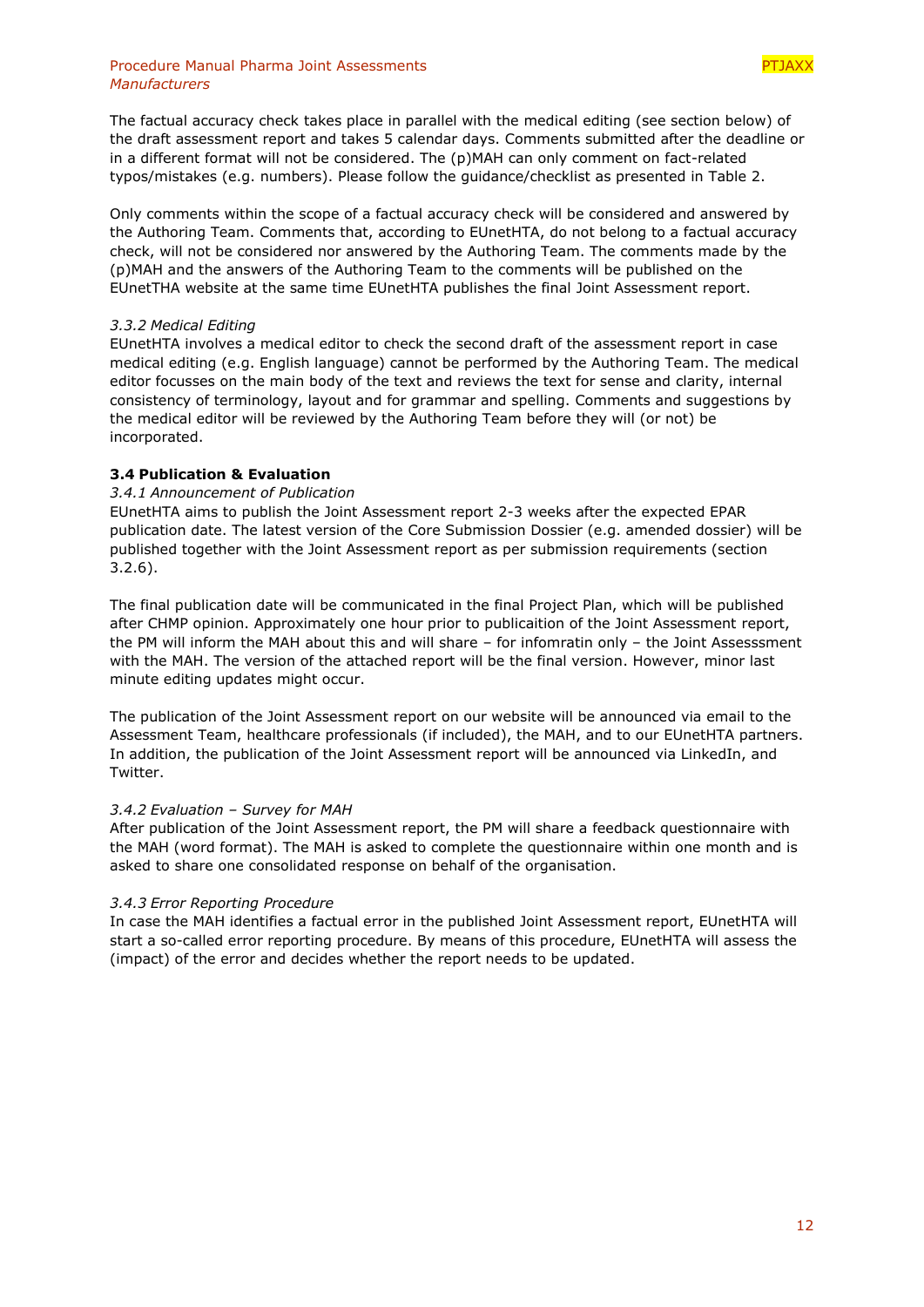# 4 Joint Assessments - Timelines

The project timeline is closely related to the EMA market access procedure. As the EMA procedure is not fixed, the project timelines could change until CHMP opinion is adopted. It is therefore important for EUnetHTA to always work with the 'best case' scenario, i.e. assuming the fastest feasible EMA track for the applicant's intervention. However, the (p)MAH should keep the PM updated as soon as any changes in EMA regulatory timelines are expected.

# **Table 1: Indicative timeline for Pharmaceutical Joint Assessment**

<span id="page-12-0"></span>

| <b>Milestone</b>                                                               | <b>Responsible</b> | Timeline per application type*                                                                |                                     |                                |
|--------------------------------------------------------------------------------|--------------------|-----------------------------------------------------------------------------------------------|-------------------------------------|--------------------------------|
|                                                                                |                    | <b>Standard Initial MAA</b>                                                                   | <b>Type II variation (EoI)</b>      | <b>Accelerated Initial MAA</b> |
| Letter of Intent (LoI)                                                         | $(p)$ MAH          |                                                                                               | Day 0 of EMA submission             |                                |
| Assessment team (institutional level only)                                     | PM                 |                                                                                               | $\sim$ 4 months before CHMP opinion |                                |
| Publication of assessment start in REA table and<br>on Social Media            | PM                 | 1 week after communication of Assessment Team to (p)MAH                                       |                                     |                                |
| <b>Receipt of Scoping Document</b>                                             | (p)MAH             | 2 month prior to scoping F2F meeting                                                          |                                     |                                |
| List of Scoping Questions (LoSQ)                                               | $AT+PM$            | 1 week prior to scoping F2F meeting                                                           |                                     |                                |
| <b>Scoping F2F meeting</b>                                                     | $PM+AT+(p)MAH$     | 3 months prior to CHMP opinion                                                                | 3 months prior to CHMP<br>opinion   | 2 months prior to CHMP opinion |
| <b>List of Requirements (LoR)</b>                                              | $AT+PM$            | 1 week after scoping F2F meeting<br>meeting                                                   |                                     | 3-5 days after scoping F2F     |
| <b>Receipt of Submission Dossier + Attachments</b>                             | $(p)$ MAH          | 1 month prior to CHMP opinion                                                                 | 1.5 months prior to CHMP opinion    |                                |
| Check for formal completeness of the<br><b>Submission Dossier</b>              | AT                 | 10 calendar days after receipt Submission Dossier                                             |                                     |                                |
| Provide missing items/comment on requests<br>from check of formal completeness | $(p)$ MAH          | Within 5 calendar days after receipt List of Missing Items (LoMI)                             |                                     |                                |
| <b>CHMP opinion</b>                                                            | EMA                | Day 0 of assessment phase                                                                     |                                     |                                |
| <b>OPTIONAL: Grace Period</b>                                                  | $PM+(p)MAH$        | Only if CHMP opinion differs from what was anticipated and maximally 10 calendar days. Need   |                                     |                                |
|                                                                                |                    | and duration of a Grace Period has to be approved between the AT, PM, and (p)MAH              |                                     |                                |
| <b>Start of Assessment</b>                                                     | AT                 | Once CHMP opinion is given                                                                    |                                     |                                |
| <b>Publication of project plan</b>                                             | $PM+AT$            | Within 1 week after CHMP opinion (or Grace Period, if applicable)                             |                                     |                                |
|                                                                                |                    | Publication date of final Joint Assessment report and Submission Dossier updated in REA table |                                     |                                |
| Medical editing/factual accuracy check                                         | $ME + (p)MAH$      | $\sim$ 2-3 weeks prior to publication                                                         |                                     |                                |
| <b>EPAR</b>                                                                    | <b>EMA</b>         | 81 days after CHMP                                                                            | 70 days after CHMP                  | 70 days after CHMP             |
| <b>Publication final Joint Assessment report and</b>                           | $PM+AT$            | $\sim$ 2-3 weeks after publication of EPAR                                                    |                                     |                                |
| <b>Core Submission Dossier</b>                                                 |                    |                                                                                               |                                     |                                |

\*Please note that project specific timelines might deviate from the indicated timeline.